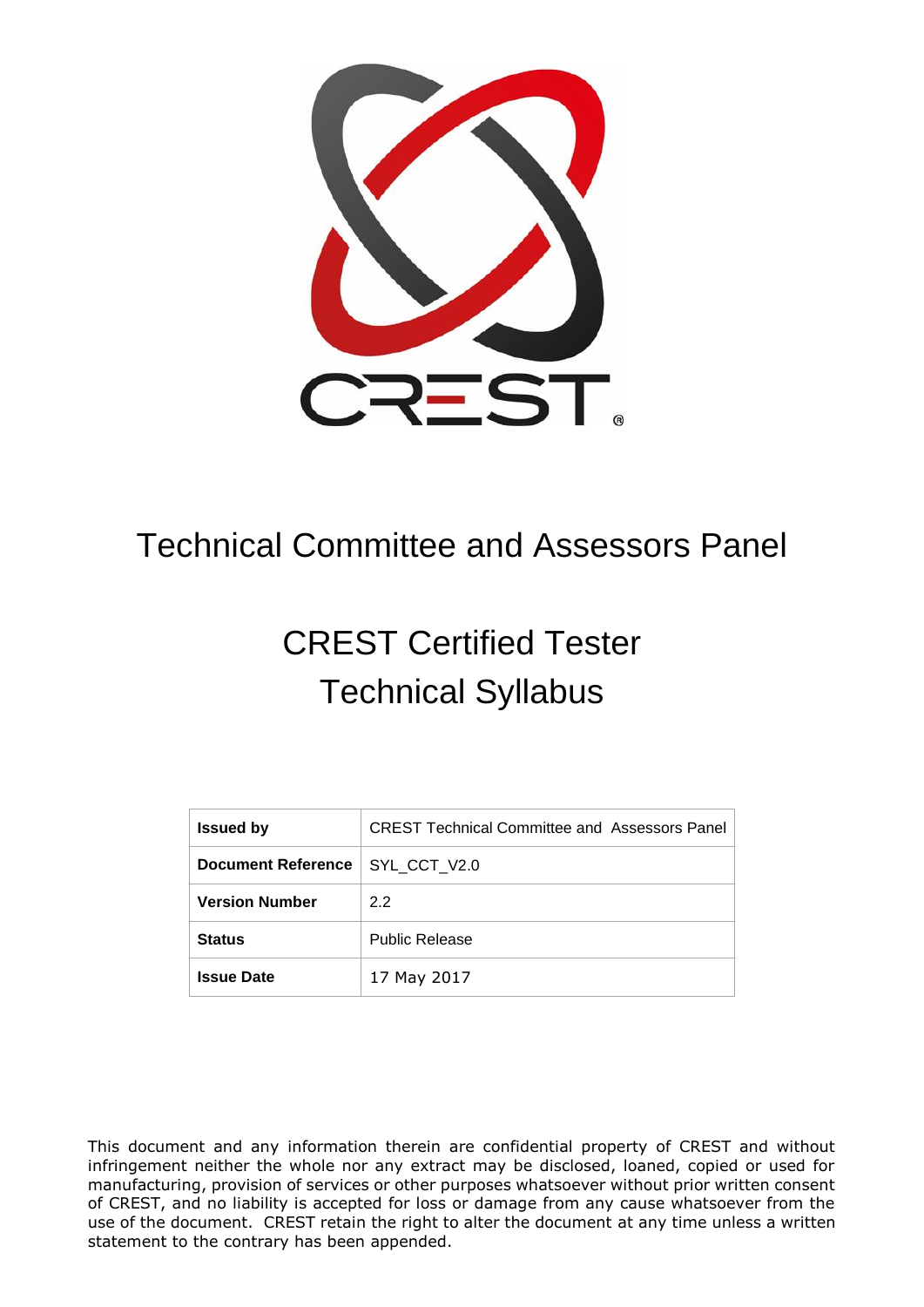

# **Table of Contents**

| $\mathbf{1}$ |             |                                                 |  |  |
|--------------|-------------|-------------------------------------------------|--|--|
| 2            |             |                                                 |  |  |
| 3            |             |                                                 |  |  |
|              | Appendix A: | Soft Skills and Assessment Management5          |  |  |
|              | Appendix B: |                                                 |  |  |
|              | Appendix C: | Background Information Gathering & Open Source8 |  |  |
|              | Appendix D: |                                                 |  |  |
|              | Appendix E: | Microsoft Windows Security Assessment 11        |  |  |
|              | Appendix F: |                                                 |  |  |
|              | Appendix G: |                                                 |  |  |
|              | Appendix H: |                                                 |  |  |
|              |             |                                                 |  |  |
|              |             |                                                 |  |  |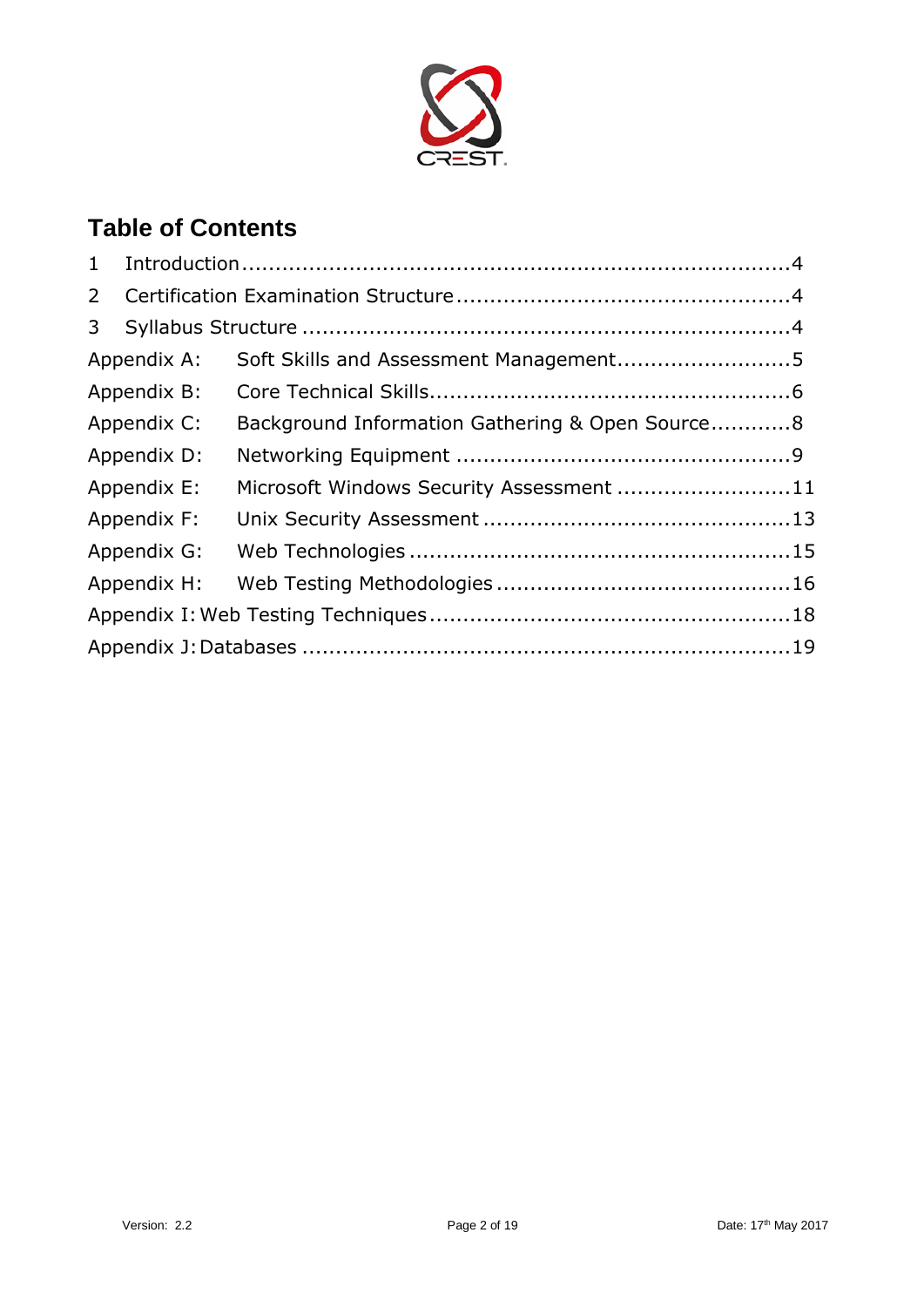

### **Version History**

| Version   Date |                   | <b>Authors</b>                                 | <b>Status</b>         |
|----------------|-------------------|------------------------------------------------|-----------------------|
| 1.0            | 27 May 2016       | <b>Technical Committee and Assessors Panel</b> | Internal Review       |
| 2.0            | 3 June 2016       | <b>Technical Committee and Assessors Panel</b> | <b>Public Release</b> |
| 2.1            | 30 September 2016 | <b>Technical Committee and Assessors Panel</b> | <b>Public Release</b> |
| 2.2            | 16 May 2017       | <b>Technical Committee and Assessors Panel</b> | <b>Public Release</b> |

#### **Document Review**

| <b>Reviewer</b> | <b>Position</b>                       |
|-----------------|---------------------------------------|
| Chair           | Technical Committee / Assessors Panel |
| Chair           | <b>CREST Board</b>                    |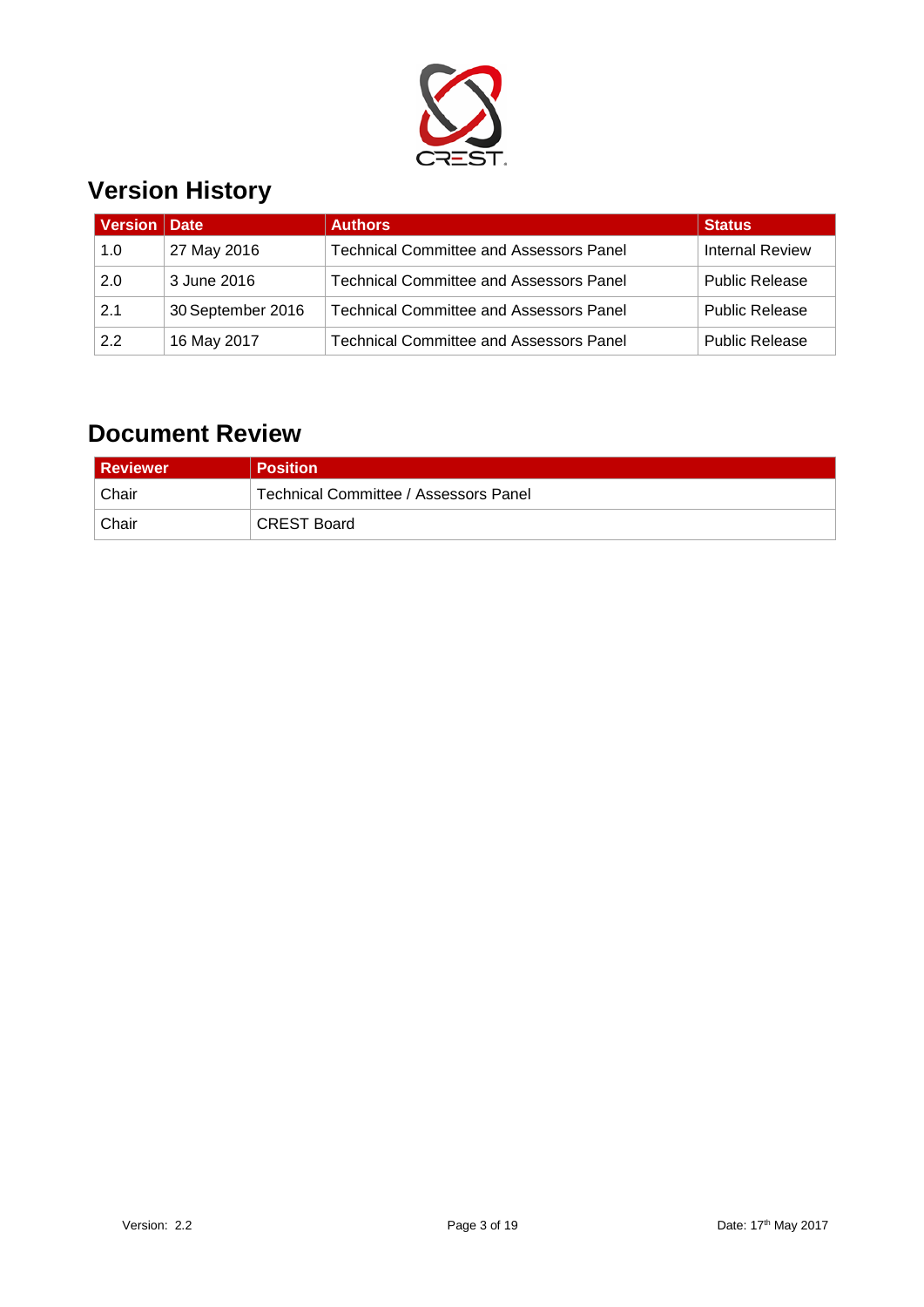

#### <span id="page-3-0"></span>**1 Introduction**

The technical syllabus identifies at a high level the technical skills and knowledge that CREST expects candidates to possess for the Certification Examinations. There are two alternate Certification Examinations for the Crest Certified Tester (CCT) certification.

#### **Crest Certified Tester (CCT)**

- The (CCT) Infrastructure Certification Examination tests candidates' knowledge and expertise in assessing operating systems, common network services and general network infrastructure security.
- The (CCT) Web Application Certification Examination tests candidates' knowledge and expertise in assessing web applications.

Both Certification Examinations also cover a common set of core skills and knowledge; success at either will confer CREST Certified Tester status to the individual.

#### <span id="page-3-1"></span>**2 Certification Examination Structure**

#### **Crest Certified Tester (CCT)**

The Certification Examination has two components: a written paper and a practical assessment. The written paper consists of one section: a set of multiple choice questions. The practical assessment tests candidates' hands-on penetration testing methodology and skills against reference networks, hosts and applications.

The *Notes for Candidates (CCT)* document for the Certification Examinations provides further information regarding the Certification Examinations in general and the skill areas that will be assessed within the practical components.

#### <span id="page-3-2"></span>**3 Syllabus Structure**

The syllabus is divided into ten knowledge groups (Appendices A to J below), each of which is subdivided into specific skill areas.

For each skill area, CREST has indicated where and how the area will be assessed: in which Certification Examination (Application or Infrastructure) and in which component (Written Multiple Choice or Practical).

It should be noted that at the Certified level, CREST expect candidates to have a good working understanding of technologies across both disciples in order to support client engagements and scoping. As such MC will appear in all syllabus areas for both types of exam.

Within the tables, the following acronyms apply:

| <b>CCT ACE</b> | <b>Application Certification Examination</b> |
|----------------|----------------------------------------------|
| <b>CCT ICE</b> | Infrastructure Certification Examination     |
| MC.            | Written Multiple Choice                      |
| P              | Practical                                    |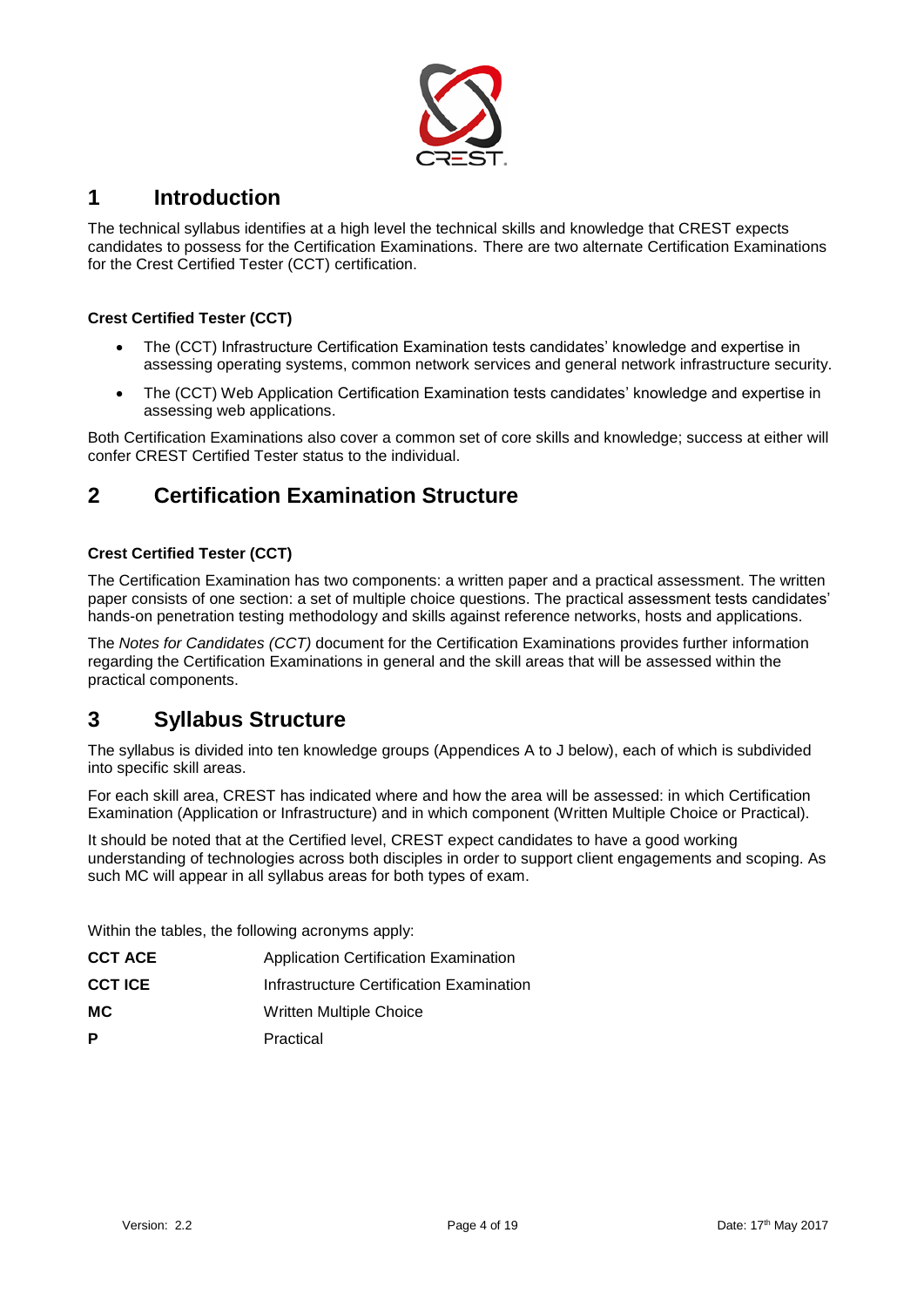

#### <span id="page-4-0"></span>**Appendix A: Soft Skills and Assessment Management**

| ID             | <b>Skill</b>                                            | <b>Details</b>                                                                                                                      | <b>How Examined</b> |                |
|----------------|---------------------------------------------------------|-------------------------------------------------------------------------------------------------------------------------------------|---------------------|----------------|
|                |                                                         |                                                                                                                                     | <b>CCT ACE</b>      | <b>CCT ICE</b> |
| A <sub>1</sub> | Engagement<br>Lifecycle                                 | Benefits and utility of penetration testing to the<br>client.                                                                       | <b>MC</b>           | <b>MC</b>      |
|                |                                                         | Structure of penetration testing, including the<br>relevant processes and procedures.                                               |                     |                |
|                |                                                         | Concepts of infrastructure testing and<br>application testing, including black box and white<br>box formats.                        |                     |                |
|                |                                                         | Project closure and debrief                                                                                                         |                     |                |
| A2             | Law &                                                   | Knowledge of pertinent UK legal issues:                                                                                             | <b>MC</b>           | <b>MC</b>      |
|                | Compliance                                              | Computer Misuse Act 1990                                                                                                            |                     |                |
|                |                                                         | Human Rights Act 1998                                                                                                               |                     |                |
|                |                                                         | Data Protection Act 1998                                                                                                            |                     |                |
|                |                                                         | Police and Justice Act 2006                                                                                                         |                     |                |
|                |                                                         | Impact of this legislation on penetration testing<br>activities.                                                                    |                     |                |
|                |                                                         | Awareness of sector-specific regulatory issues.                                                                                     |                     |                |
| A3             | Scoping                                                 | Understanding client requirements.                                                                                                  | <b>MC</b>           | <b>MC</b>      |
|                |                                                         | Scoping project to fulfil client requirements.                                                                                      |                     |                |
|                |                                                         | Accurate timescale scoping.                                                                                                         |                     |                |
|                |                                                         | Resource planning.                                                                                                                  |                     |                |
| A4             | Understanding<br>Explaining and<br><b>Managing Risk</b> | Knowledge of additional risks that penetration<br>testing can present.                                                              | <b>MC</b>           | <b>MC</b>      |
|                |                                                         | Levels of risk relating to penetration testing, the<br>usual outcomes of such risks materialising and<br>how to mitigate the risks. |                     |                |
|                |                                                         | Effective planning for potential DoS conditions.                                                                                    |                     |                |
| A <sub>5</sub> | Record Keeping,                                         | Understanding reporting requirements.                                                                                               | <b>MC</b>           | <b>MC</b>      |
|                | Interim<br>Reporting &<br><b>Final Results</b>          | Understanding the importance of accurate and<br>structured record keeping during the<br>engagement.                                 | P                   | P              |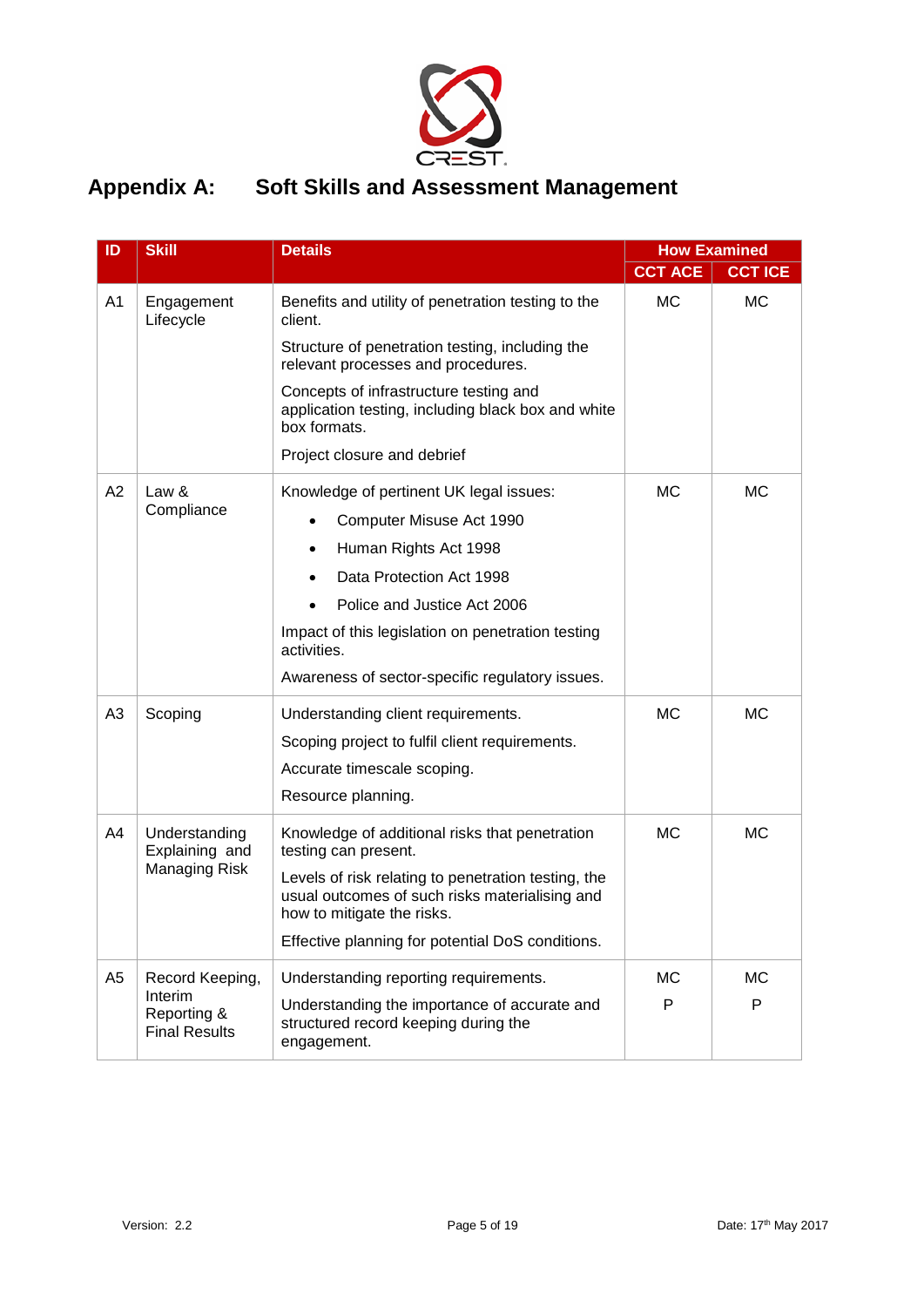

### <span id="page-5-0"></span>**Appendix B: Core Technical Skills**

| ID             | <b>Skill</b>                         | <b>Details</b>                                                                                                  |                | <b>How Examined</b> |
|----------------|--------------------------------------|-----------------------------------------------------------------------------------------------------------------|----------------|---------------------|
|                |                                      |                                                                                                                 | <b>CCT ACE</b> | <b>CCT ICE</b>      |
| <b>B1</b>      | <b>IP Protocols</b>                  | IP protocols: IPv4 and IPv6, TCP, UDP and<br>ICMP.                                                              | <b>MC</b>      | <b>MC</b>           |
|                |                                      | Awareness that other IP protocols exist.                                                                        |                |                     |
| <b>B2</b>      | <b>Network</b><br>Architectures      | Varying networks types that could be<br>encountered during a penetration test:                                  | <b>MC</b>      | <b>MC</b>           |
|                |                                      | CAT 5 / Fibre<br>$\bullet$                                                                                      |                |                     |
|                |                                      | 10/100/1000baseT                                                                                                |                |                     |
|                |                                      | Token ring                                                                                                      |                |                     |
|                |                                      | Wireless (802.11)                                                                                               |                |                     |
|                |                                      | Security implications of shared media,<br>switched media and VLANs.                                             |                |                     |
| B <sub>3</sub> | <b>Network Routing</b>               | Network routing protocols RIP, OSPF, and<br>IGRP/EIGRP.                                                         | <b>MC</b>      | <b>MC</b>           |
| B4             | Network Mapping                      | Analysis of output from tools used to map the                                                                   | <b>MC</b>      | МC                  |
|                | & Target<br>Identification           | route between the engagement point and a<br>number of targets.                                                  | P              | P                   |
|                |                                      | Network sweeping techniques to prioritise a<br>target list and the potential for false<br>negatives.            |                |                     |
| B <sub>5</sub> | Interpreting Tool<br>Output          | Interpreting output from port scanners,<br>network sniffers and other network<br>enumeration tools.             | <b>MC</b>      | МC                  |
| B <sub>6</sub> | Filtering<br>Avoidance<br>Techniques | The importance of egress and ingress<br>filtering, including the risks associated with<br>outbound connections. | <b>MC</b>      | <b>MC</b>           |
| <b>B7</b>      | <b>Packet Crafting</b>               | Packet crafting to meet a particular<br>requirement:                                                            | <b>MC</b>      | <b>MC</b>           |
|                |                                      | Modifying source ports                                                                                          |                |                     |
|                |                                      | Spoofing IP addresses                                                                                           |                |                     |
|                |                                      | Manipulating TTL's                                                                                              |                |                     |
|                |                                      | Fragmentation                                                                                                   |                |                     |
|                |                                      | Generating ICMP packets                                                                                         |                |                     |
| B <sub>8</sub> | OS Fingerprinting                    | Remote operating system fingerprinting;<br>active and passive techniques.                                       | <b>MC</b>      | <b>MC</b><br>P      |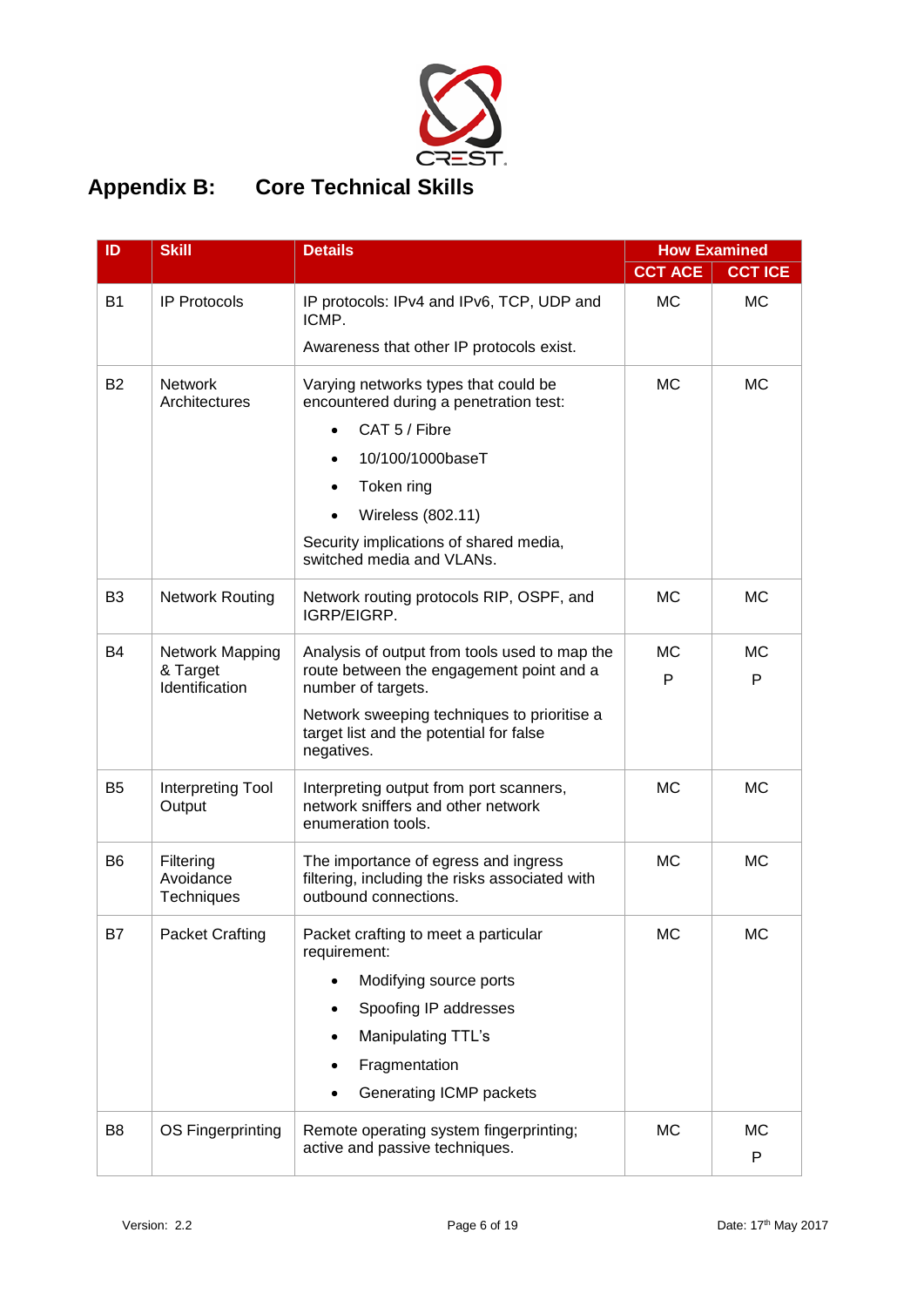

| ID             | <b>Details</b><br><b>Skill</b>                                                |                                                                                                                                                                                                      | <b>How Examined</b> |                |
|----------------|-------------------------------------------------------------------------------|------------------------------------------------------------------------------------------------------------------------------------------------------------------------------------------------------|---------------------|----------------|
|                |                                                                               |                                                                                                                                                                                                      | <b>CCT ACE</b>      | <b>CCT ICE</b> |
| B <sub>9</sub> | Application<br>Fingerprinting and<br>Evaluating<br>Unknown<br><b>Services</b> | Determining server types and network<br>application versions from application<br>banners.<br>Evaluation of responsive but unknown<br>network applications.                                           | <b>MC</b>           | <b>MC</b><br>P |
| <b>B10</b>     | <b>Network Access</b><br><b>Control Analysis</b>                              | Reviewing firewall rule bases and network<br>access control lists.                                                                                                                                   | <b>MC</b>           | <b>MC</b>      |
| <b>B11</b>     | Cryptography                                                                  | Differences between encryption and<br>encoding.<br>Symmetric / asymmetric encryption<br>Encryption algorithms: DES, 3DES, AES,<br>RSA, RC4.<br>Hashes: SHA1 and MD5<br>Message Integrity codes: HMAC | <b>MC</b><br>P      | <b>MC</b>      |
| <b>B12</b>     | Applications of<br>Cryptography                                               | SSL, IPsec, SSH, PGP<br>Common wireless (802.11) encryption<br>protocols: WEP, WPA, TKIP                                                                                                             | <b>MC</b>           | <b>MC</b>      |
| <b>B13</b>     | File System<br>Permissions                                                    | File permission attributes within Unix and<br>Windows file systems and their security<br>implications.<br>Analysing registry ACLs.                                                                   | <b>MC</b>           | <b>MC</b><br>P |
| <b>B14</b>     | <b>Audit Techniques</b>                                                       | Listing processes and their associated<br>network sockets (if any).<br>Assessing patch levels.<br>Finding interesting files.                                                                         | <b>MC</b>           | <b>MC</b><br>P |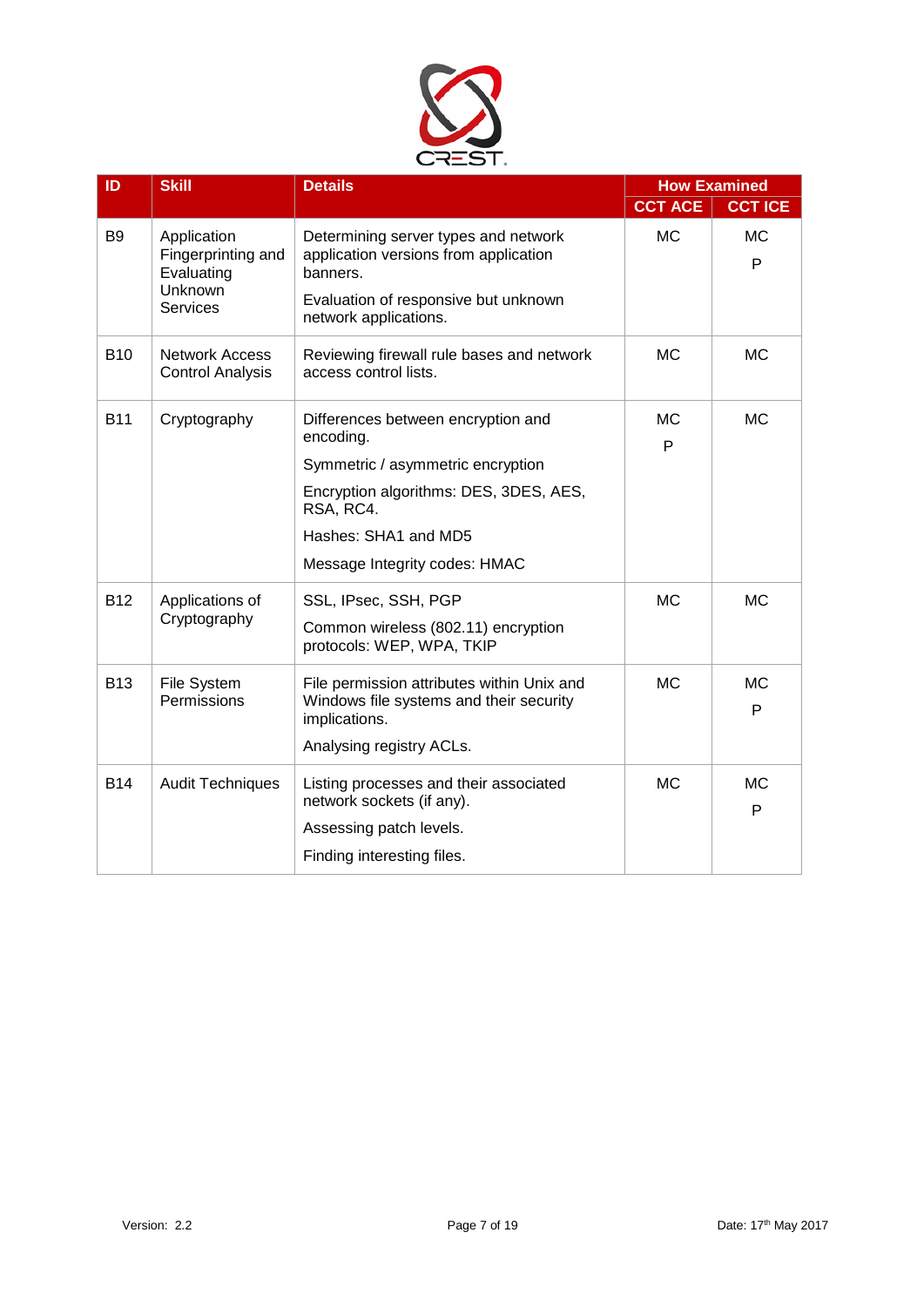

#### <span id="page-7-0"></span>**Appendix C: Background Information Gathering & Open Source**

| ID             | <b>Skill</b><br><b>Details</b>                        |                                                                                                         |                | <b>How Examined</b> |
|----------------|-------------------------------------------------------|---------------------------------------------------------------------------------------------------------|----------------|---------------------|
|                |                                                       |                                                                                                         | <b>CCT ACE</b> | <b>CCT ICE</b>      |
| C <sub>1</sub> | Registration<br>Records                               | Information contained within IP and domain<br>registries (WHOIS).                                       | <b>MC</b>      | <b>MC</b>           |
| C <sub>2</sub> | Domain Name                                           | DNS queries and responses                                                                               | <b>MC</b>      | <b>MC</b>           |
|                | Server (DNS)                                          | <b>DNS</b> zone transfers                                                                               |                | P                   |
|                |                                                       | Structure, interpretation and analysis of DNS<br>records:                                               |                |                     |
|                |                                                       | <b>SOA</b>                                                                                              |                |                     |
|                |                                                       | <b>MX</b>                                                                                               |                |                     |
|                |                                                       | <b>TXT</b>                                                                                              |                |                     |
|                |                                                       | A                                                                                                       |                |                     |
|                |                                                       | <b>NS</b>                                                                                               |                |                     |
|                |                                                       | <b>PTR</b>                                                                                              |                |                     |
|                |                                                       | <b>HINFO</b>                                                                                            |                |                     |
|                |                                                       | <b>CNAME</b>                                                                                            |                |                     |
| C <sub>3</sub> | <b>Customer Web</b>                                   | Analysis of information from a target web                                                               | <b>MC</b>      | <b>MC</b>           |
|                | Site Analysis                                         | site, both from displayed content and from<br>within the HTML source.                                   | P              |                     |
| C <sub>4</sub> | Google Hacking<br>and Web<br>Enumeration              | Effective use of search engines and other<br>public data sources to gain information about<br>a target. | <b>MC</b>      | <b>MC</b>           |
| C <sub>5</sub> | <b>NNTP</b><br>Newsgroups and<br><b>Mailing Lists</b> | Searching newsgroups or mailing lists for<br>useful information about a target.                         | <b>MC</b>      | <b>MC</b>           |
| C <sub>6</sub> | Information<br>Leakage from<br>Mail & News<br>Headers | Analysing news group and e-mail headers to<br>identify internal system information.                     | <b>MC</b>      | <b>MC</b>           |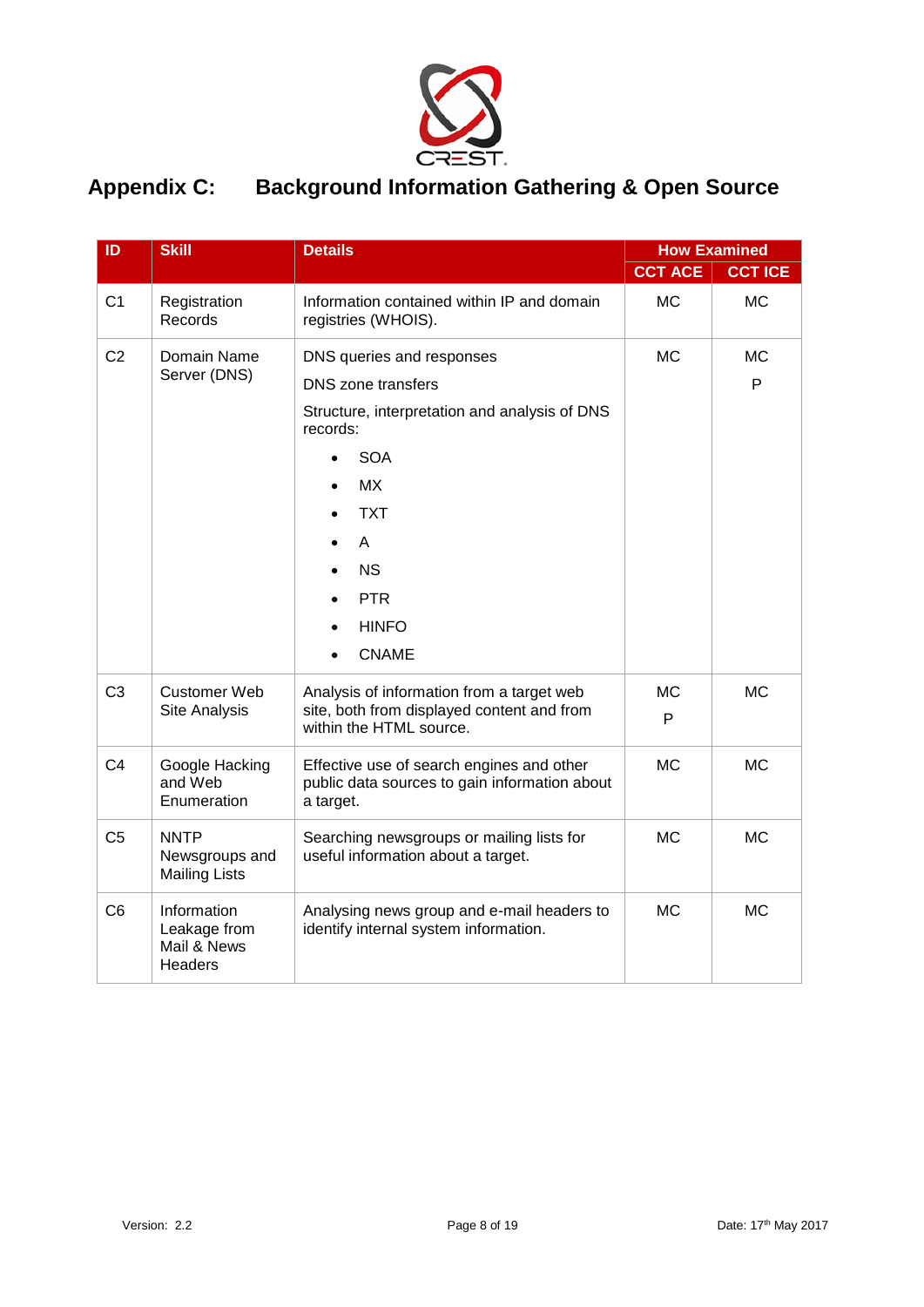

### <span id="page-8-0"></span>**Appendix D: Networking Equipment**

| ID             | <b>Skill</b>            | <b>Details</b>                                                                                        |                | <b>How Examined</b> |
|----------------|-------------------------|-------------------------------------------------------------------------------------------------------|----------------|---------------------|
|                |                         |                                                                                                       | <b>CCT ACE</b> | <b>CCT ICE</b>      |
| D <sub>1</sub> | Management<br>Protocols | Weaknesses in the protocols commonly used<br>for the remote management of devices:                    | <b>MC</b>      | <b>MC</b><br>P      |
|                |                         | <b>Telnet</b>                                                                                         |                |                     |
|                |                         | Web based protocols                                                                                   |                |                     |
|                |                         | <b>SSH</b>                                                                                            |                |                     |
|                |                         | SNMP (covering network information<br>enumeration and common attacks<br>against Cisco configurations) |                |                     |
|                |                         | <b>TFTP</b><br>٠                                                                                      |                |                     |
|                |                         | <b>Cisco Reverse Telnet</b>                                                                           |                |                     |
|                |                         | <b>NTP</b>                                                                                            |                |                     |
| D <sub>2</sub> | <b>Network Traffic</b>  | Techniques for local network traffic analysis.                                                        | <b>MC</b>      | <b>MC</b>           |
|                | Analysis                | Analysis of network traffic stored in PCAP<br>files.                                                  |                |                     |
| D <sub>3</sub> | Networking<br>Protocols | Security issues relating to the networking<br>protocols:                                              | <b>MC</b>      | <b>MC</b><br>P      |
|                |                         | <b>ARP</b>                                                                                            |                |                     |
|                |                         | <b>DHCP</b>                                                                                           |                |                     |
|                |                         | <b>CDP</b>                                                                                            |                |                     |
|                |                         | <b>HSRP</b>                                                                                           |                |                     |
|                |                         | <b>VRRP</b>                                                                                           |                |                     |
|                |                         | <b>VTP</b>                                                                                            |                |                     |
|                |                         | <b>STP</b>                                                                                            |                |                     |
|                |                         | TACACS+                                                                                               |                |                     |
| D4             | <b>IPSec</b>            | Enumeration and fingerprinting of devices<br>running IPSec services.                                  | <b>MC</b>      | <b>MC</b><br>P      |
| D <sub>5</sub> | VoIP                    | Enumeration and fingerprinting of devices<br>running VoIP services.                                   | МC             | МC<br>P             |
|                |                         | Knowledge of the SIP protocol.                                                                        |                |                     |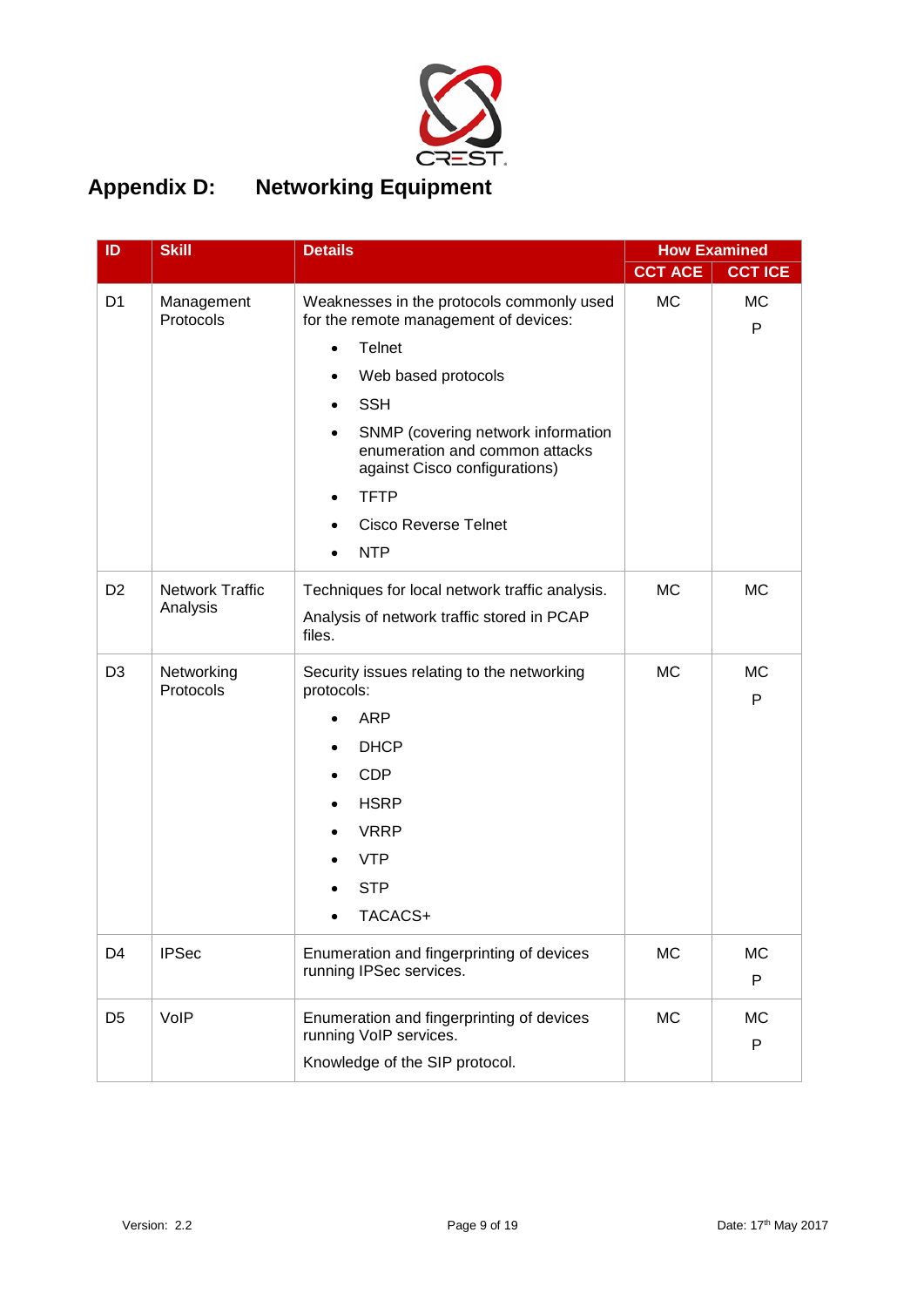

| ID             | <b>Skill</b>    | <b>Details</b>                                                                                          |                | <b>How Examined</b> |
|----------------|-----------------|---------------------------------------------------------------------------------------------------------|----------------|---------------------|
|                |                 |                                                                                                         | <b>CCT ACE</b> | <b>CCT ICE</b>      |
| D <sub>6</sub> | <b>Wireless</b> | Enumeration and fingerprinting of devices<br>running Wireless (802.11) services.                        | MC.            | МC                  |
|                |                 | Knowledge of various options for encryption<br>and authentication, and the relative methods<br>of each. |                |                     |
|                |                 | WEP                                                                                                     |                |                     |
|                |                 | <b>TKIP</b>                                                                                             |                |                     |
|                |                 | WPA/WPA2                                                                                                |                |                     |
|                |                 | EAP/LEAP/PEAP                                                                                           |                |                     |
| D7             | Configuration   | Analysing configuration files from the                                                                  | MC.            | <b>MC</b>           |
|                | Analysis        | following types of Cisco equipment:                                                                     |                | P                   |
|                |                 | Routers                                                                                                 |                |                     |
|                |                 | Switches                                                                                                |                |                     |
|                |                 | Interpreting the configuration of other<br>manufacturers' devices.                                      |                |                     |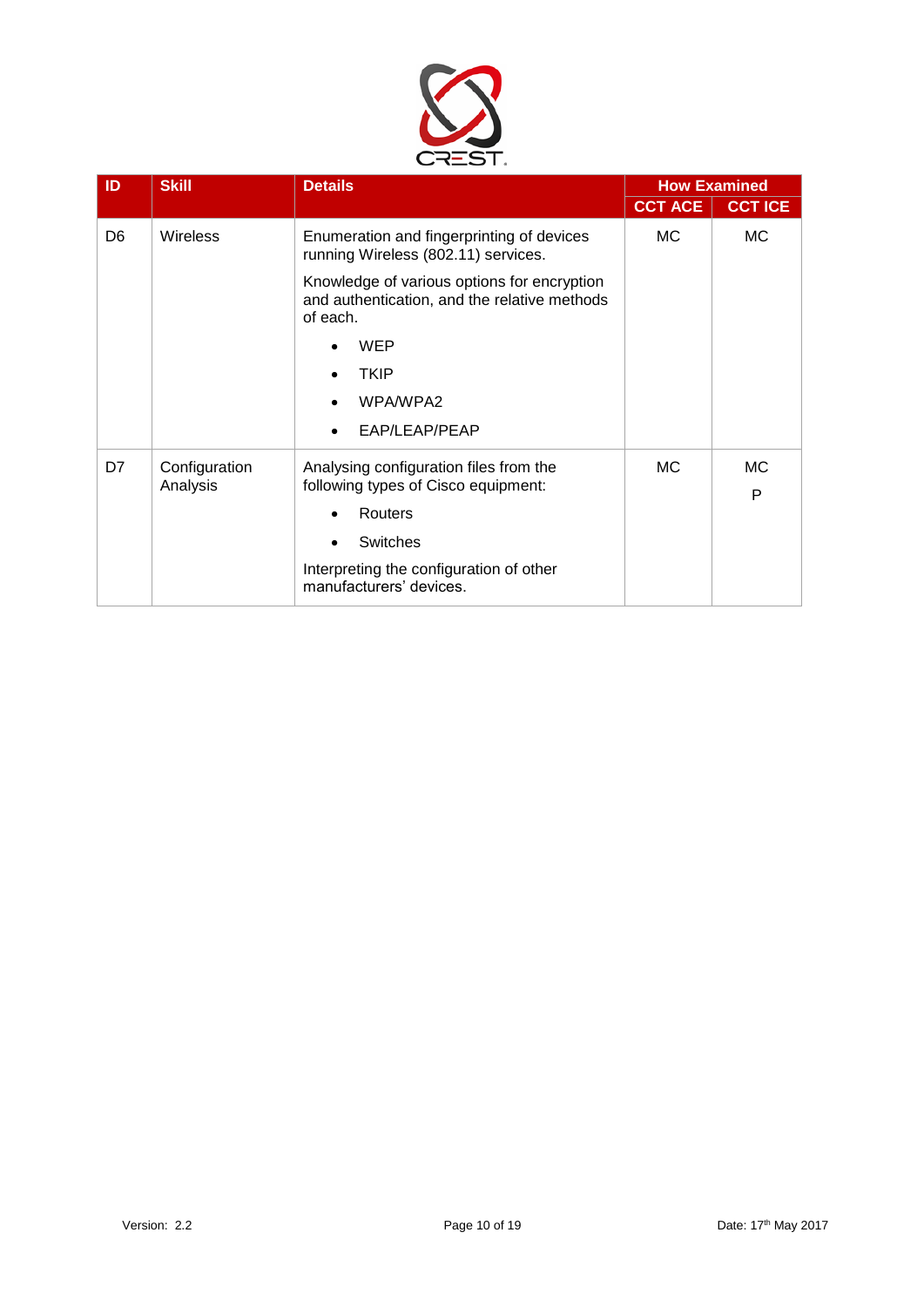

#### <span id="page-10-0"></span>**Appendix E: Microsoft Windows Security Assessment**

| ID             | <b>Skill</b>             | <b>Details</b>                                                                              |                | <b>How Examined</b> |
|----------------|--------------------------|---------------------------------------------------------------------------------------------|----------------|---------------------|
|                |                          |                                                                                             | <b>CCT ACE</b> | <b>CCT ICE</b>      |
| E1             | Domain<br>Reconnaissance | Identifying domains/workgroups and domain<br>membership within the target network.          | <b>MC</b>      | <b>MC</b><br>P      |
|                |                          | Identifying key servers within the target<br>domains.                                       |                |                     |
|                |                          | Identifying and analysing internal browse<br>lists.                                         |                |                     |
|                |                          | Identifying and analysing accessible SMB<br>shares                                          |                |                     |
| E <sub>2</sub> | <b>User Enumeration</b>  | Identifying user accounts on target systems<br>and domains using NetBIOS, SNMP and<br>LDAP. | <b>MC</b>      | <b>MC</b><br>P      |
| E <sub>3</sub> | <b>Active Directory</b>  | Active Directory Roles (Global Catalogue,<br>Master Browser, FSMO)                          | <b>MC</b>      | <b>MC</b><br>P      |
|                |                          | Reliance of AD on DNS and LDAP                                                              |                |                     |
|                |                          | Group Policy (Local Security Policy)                                                        |                |                     |
| E4             | Windows<br>Passwords     | Password policies (complexity, lockout<br>policies)                                         | <b>MC</b><br>P | <b>MC</b><br>P      |
|                |                          | <b>Account Brute Forcing</b>                                                                |                |                     |
|                |                          | Hash Storage (merits of LANMAN, NTLMv1 /<br>v2)                                             |                |                     |
|                |                          | Offline Password Analysis (rainbow tables /<br>hash brute forcing)                          |                |                     |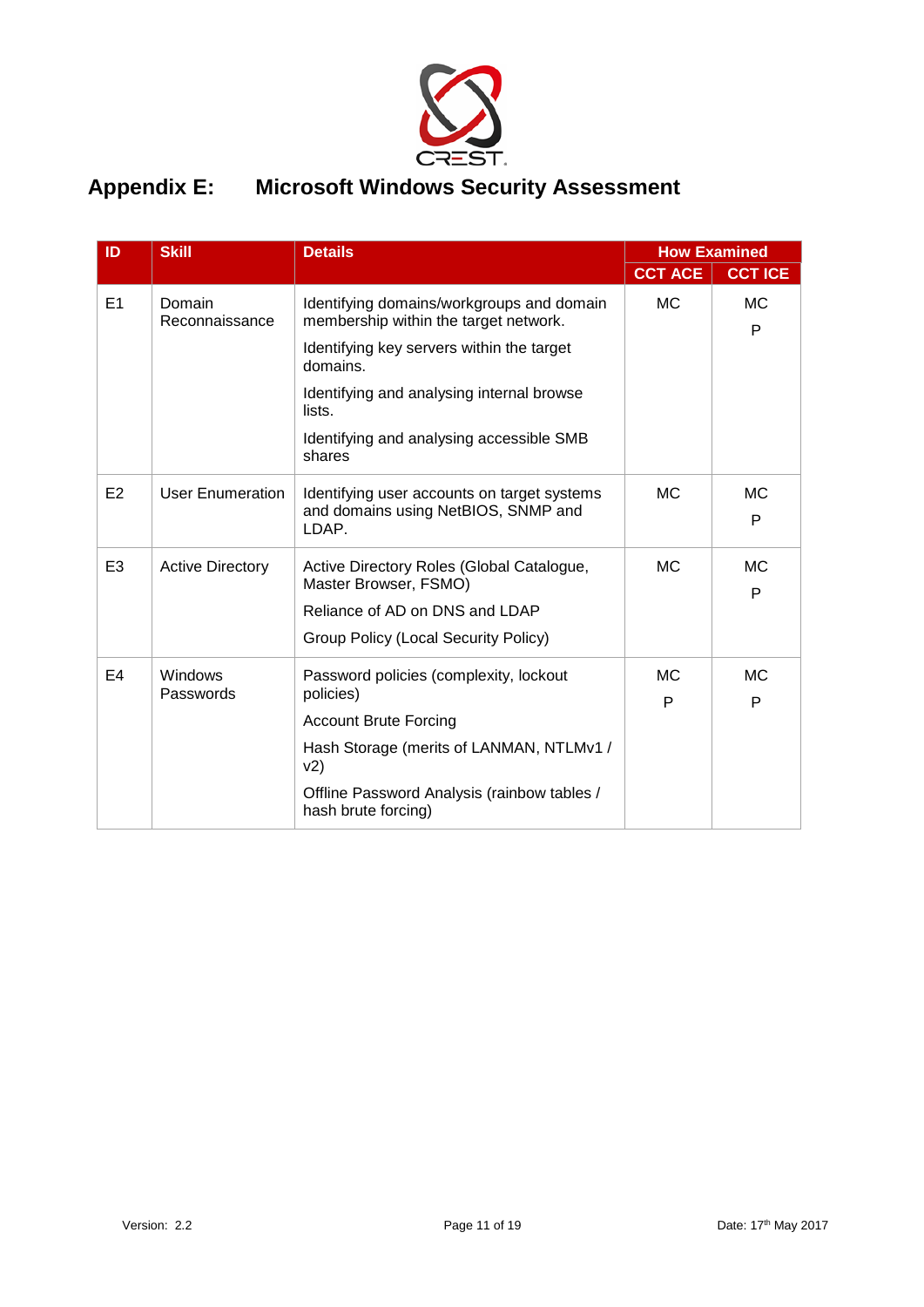

| ID <sub>.</sub> | <b>Skill</b>                       | <b>Details</b>                                                                                                                  |                | <b>How Examined</b> |
|-----------------|------------------------------------|---------------------------------------------------------------------------------------------------------------------------------|----------------|---------------------|
|                 |                                    |                                                                                                                                 | <b>CCT ACE</b> | <b>CCT ICE</b>      |
| E <sub>5</sub>  | Windows<br>Vulnerabilities         | Knowledge of remote windows vulnerabilities,<br>particularly those for which robust exploit                                     | <b>MC</b>      | МC                  |
|                 |                                    | code exists in the public domain.                                                                                               | P              | P                   |
|                 |                                    | Knowledge of local windows privilege<br>escalation vulnerabilities and techniques.                                              |                |                     |
|                 |                                    | Knowledge of common post exploitation<br>activities:                                                                            |                |                     |
|                 |                                    | obtain password hashes, both from<br>the local SAM and cached<br>credentials                                                    |                |                     |
|                 |                                    | obtaining locally-stored clear-text<br>٠<br>passwords                                                                           |                |                     |
|                 |                                    | crack password hashes<br>٠                                                                                                      |                |                     |
|                 |                                    | check patch levels<br>٠                                                                                                         |                |                     |
|                 |                                    | derive list of missing security patches<br>$\bullet$                                                                            |                |                     |
|                 |                                    | reversion to previous state<br>$\bullet$                                                                                        |                |                     |
| E6              | <b>Windows Patch</b><br>Management | Knowledge of common windows patch<br>management strategies:                                                                     | <b>MC</b>      | МC<br>P             |
|                 | <b>Strategies</b>                  | <b>SMS</b>                                                                                                                      |                |                     |
|                 |                                    | SUS                                                                                                                             |                |                     |
|                 |                                    | <b>WSUS</b>                                                                                                                     |                |                     |
|                 |                                    | <b>MBSA</b>                                                                                                                     |                |                     |
| E7              | Desktop                            | Knowledge and understanding of techniques                                                                                       | <b>MC</b>      | МC                  |
|                 | Lockdown                           | to break out of a locked down Windows<br>desktop / Citrix environment.                                                          |                | P                   |
|                 |                                    | Privilege escalation techniques.                                                                                                |                |                     |
| E <sub>8</sub>  | Exchange                           | Knowledge of common attack vectors for<br>Microsoft Exchange Server.                                                            | <b>MC</b>      | <b>MC</b>           |
| E <sub>9</sub>  | Common<br>Windows<br>Applications  | Knowledge of significant vulnerabilities in<br>common windows applications for which<br>there is public exploit code available. | <b>MC</b>      | MC<br>P             |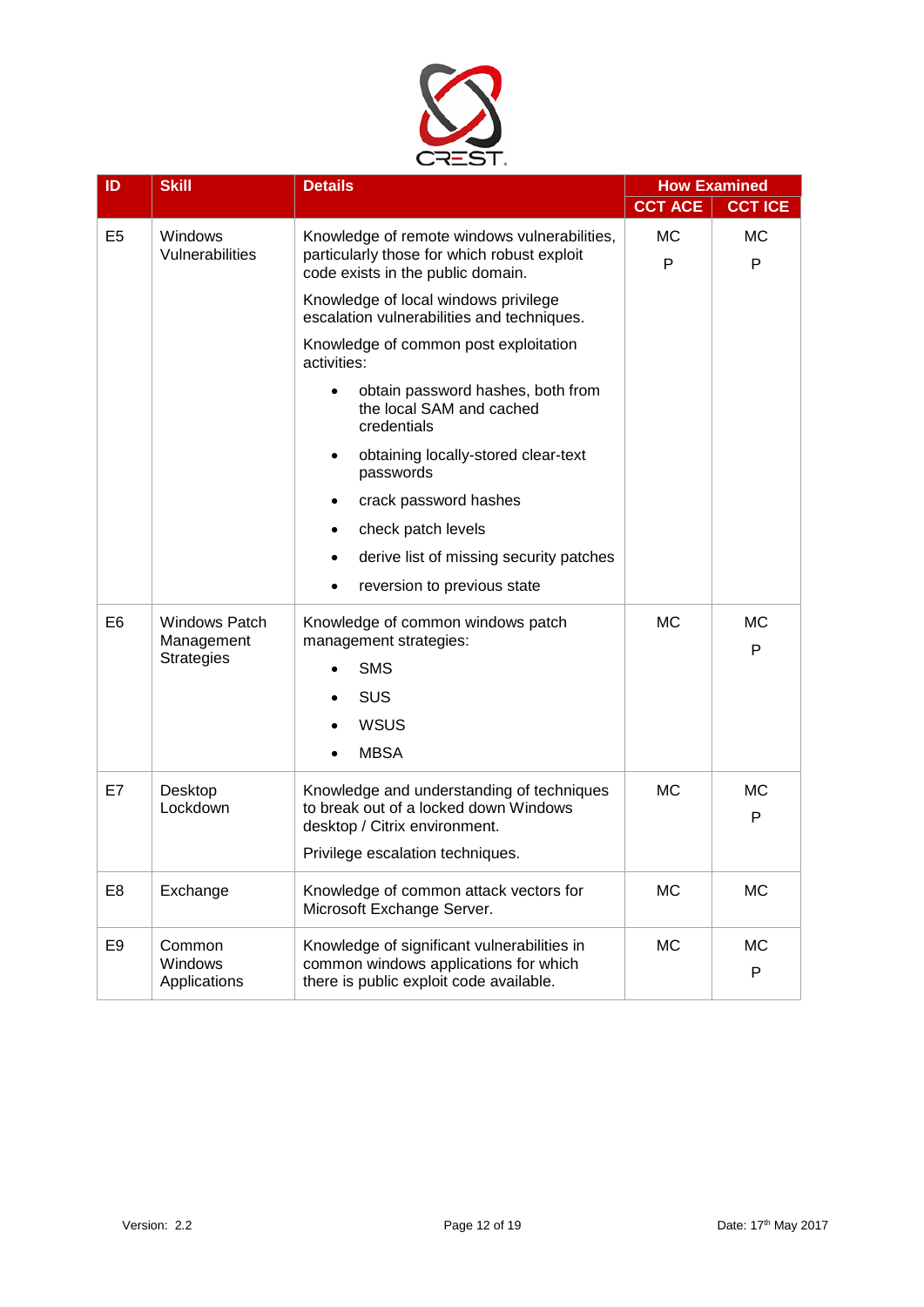

# <span id="page-12-0"></span>**Appendix F: Unix Security Assessment**

| ID             | <b>Skill</b>                   | <b>Details</b>                                                                                                                           |                | <b>How Examined</b> |
|----------------|--------------------------------|------------------------------------------------------------------------------------------------------------------------------------------|----------------|---------------------|
|                |                                |                                                                                                                                          | <b>CCT ACE</b> | <b>CCT ICE</b>      |
| F <sub>1</sub> | User enumeration               | Discovery of valid usernames from network<br>services commonly running by default:                                                       | <b>MC</b>      | <b>MC</b><br>P      |
|                |                                | rusers                                                                                                                                   |                |                     |
|                |                                | rwho                                                                                                                                     |                |                     |
|                |                                | <b>SMTP</b>                                                                                                                              |                |                     |
|                |                                | finger                                                                                                                                   |                |                     |
|                |                                | Understand how finger daemon derives the<br>information that it returns, and hence how it<br>can be abused.                              |                |                     |
| F <sub>2</sub> | <b>Unix</b><br>vulnerabilities | Recent or commonly-found Solaris<br>vulnerabilities, and in particular those for<br>which there is exploit code in the public<br>domain. | <b>MC</b>      | МC<br>P             |
|                |                                | Recent or commonly-found Linux<br>vulnerabilities, and in particular those for<br>which there is exploit code in the public<br>domain.   |                |                     |
|                |                                | Use of remote exploit code and local exploit<br>code to gain root access to target host                                                  |                |                     |
|                |                                | Common post-exploitation activities:                                                                                                     |                |                     |
|                |                                | exfiltrate password hashes                                                                                                               |                |                     |
|                |                                | crack password hashes                                                                                                                    |                |                     |
|                |                                | check patch levels                                                                                                                       |                |                     |
|                |                                | derive list of missing security patches                                                                                                  |                |                     |
|                |                                | reversion to previous state                                                                                                              |                |                     |
| F <sub>3</sub> | <b>FTP</b>                     | FTP access control                                                                                                                       | МC             | МC                  |
|                |                                | Anonymous access to FTP servers                                                                                                          |                | P                   |
|                |                                | Risks of allowing write access to anonymous<br>users.                                                                                    |                |                     |
| F4             | Sendmail / SMTP                | Valid username discovery via EXPN and<br><b>VRFY</b>                                                                                     | <b>MC</b>      | <b>MC</b><br>P      |
|                |                                | Awareness of recent Sendmail vulnerabilities;<br>ability to exploit them if possible                                                     |                |                     |
|                |                                | Mail relaying                                                                                                                            |                |                     |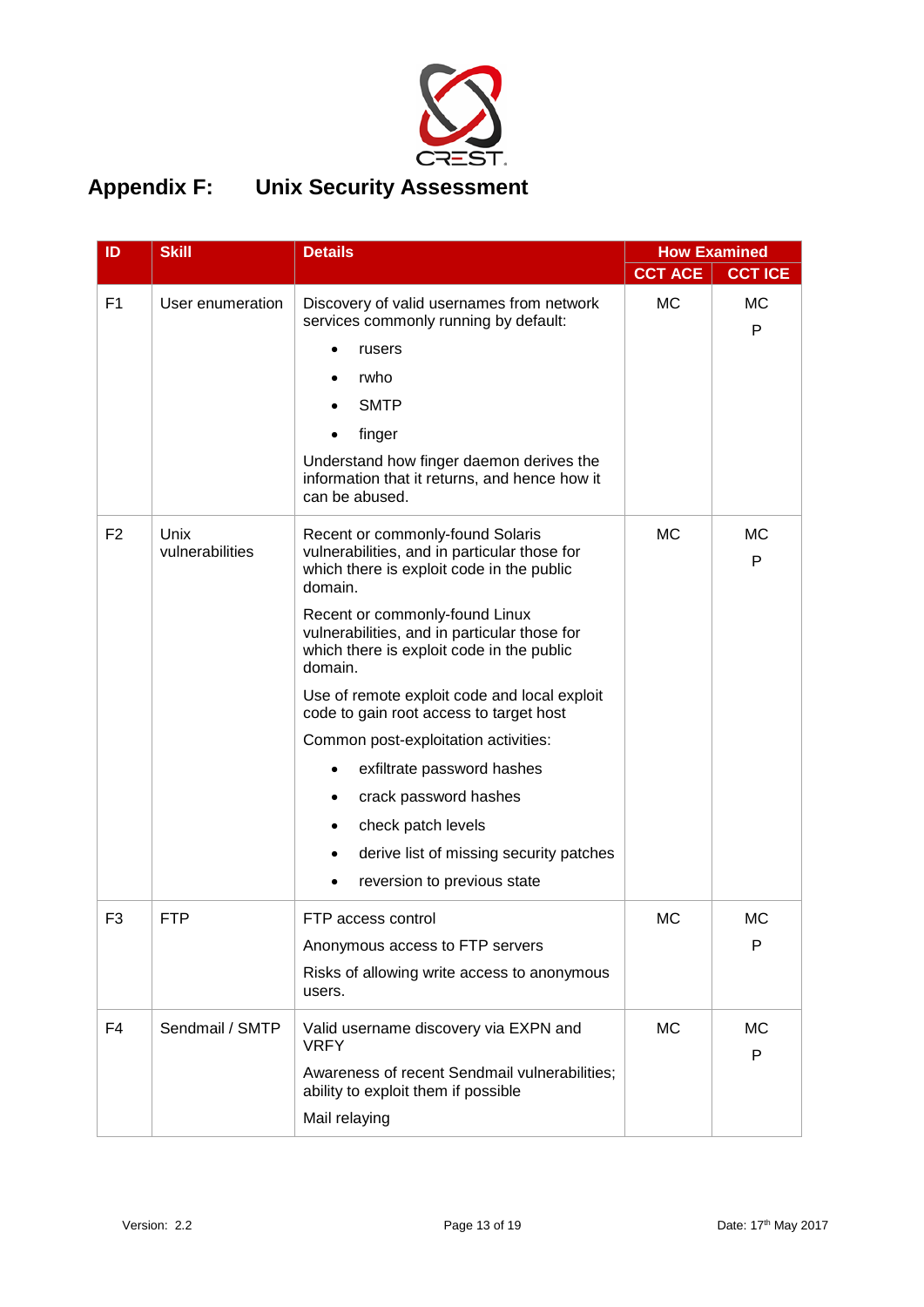

| ID             | <b>Skill</b>                 | <b>Details</b>                                                                                                                                                                                             | <b>How Examined</b> |                |
|----------------|------------------------------|------------------------------------------------------------------------------------------------------------------------------------------------------------------------------------------------------------|---------------------|----------------|
|                |                              |                                                                                                                                                                                                            | <b>CCT ACE</b>      | <b>CCT ICE</b> |
| F <sub>5</sub> | Network File<br>System (NFS) | NFS security: host level (exports restricted to<br>particular hosts) and file level (by UID and<br>GID).<br>Root squashing, nosuid and noexec options.<br>File access through UID and GID<br>manipulation. | МC                  | <b>MC</b><br>P |
| F <sub>6</sub> | R <sup>*</sup> services      | Berkeley r* service:<br>access control (/etc/hosts.equiv and<br>.rhosts)<br>trust relationships<br>$\bullet$<br>Impact of poorly-configured trust<br>relationships.                                        | МC                  | <b>MC</b><br>P |
| F7             | X <sub>11</sub>              | X Windows security and configuration; host-<br>based vs. user-based access control.                                                                                                                        | <b>MC</b>           | <b>MC</b><br>P |
| F <sub>8</sub> | <b>RPC</b> services          | RPC service enumeration<br><b>Common RPC services</b><br>Recent or commonly-found RPC service<br>vulnerabilities.                                                                                          | <b>MC</b>           | <b>MC</b><br>P |
| F <sub>9</sub> | <b>SSH</b>                   | Identify the types and versions of SSH<br>software in use<br><b>Securing SSH</b><br>Versions 1 and 2 of the SSH protocol<br>Authentication mechanisms within SSH                                           | MC.                 | <b>MC</b><br>P |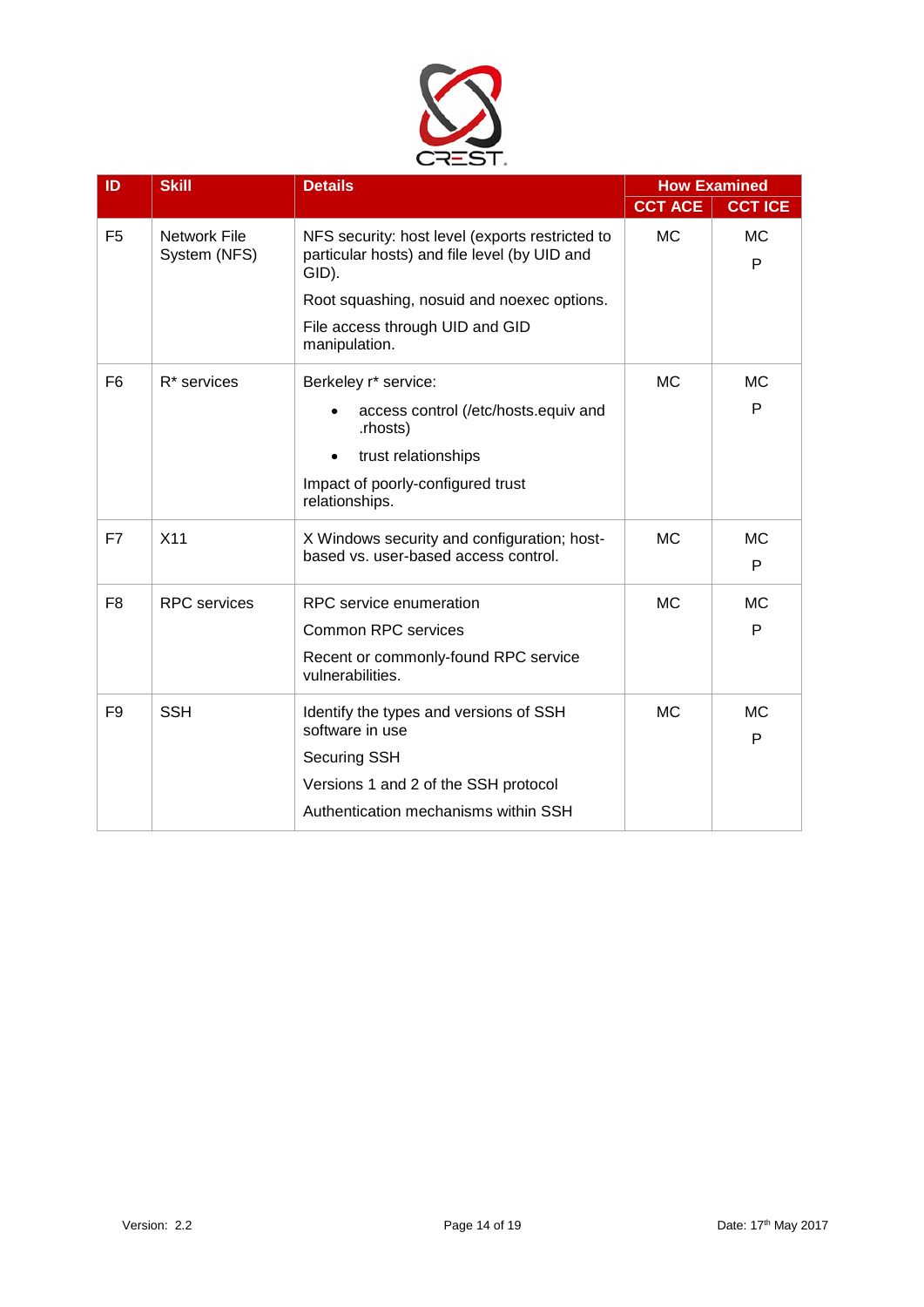

<span id="page-14-0"></span>

| <b>Appendix G:</b> |  | <b>Web Technologies</b> |  |
|--------------------|--|-------------------------|--|
|                    |  |                         |  |

| ID             | <b>Skill</b>                    | <b>Details</b>                                                                           |                | <b>How Examined</b> |
|----------------|---------------------------------|------------------------------------------------------------------------------------------|----------------|---------------------|
|                |                                 |                                                                                          | <b>CCT ACE</b> | <b>CCT ICE</b>      |
| G <sub>1</sub> | Web Server<br>Operation         | How a web server functions in terms of the<br>client/server architecture.                | <b>MC</b>      | <b>MC</b>           |
|                |                                 | Concepts of virtual hosting and web proxies.                                             |                |                     |
| G <sub>2</sub> | Web Servers &<br>their Flaws    | Common web servers and their fundamental<br>differences and vulnerabilities associated   | <b>MC</b><br>P | МC<br>P             |
|                |                                 | with them:                                                                               |                |                     |
|                |                                 | <b>IIS</b>                                                                               |                |                     |
|                |                                 | Apache (and variants)                                                                    |                |                     |
| G <sub>3</sub> | Web Enterprise                  | Design of tiered architectures.                                                          | <b>MC</b>      | <b>MC</b>           |
|                | Architectures                   | The concepts of logical and physical<br>separation.                                      |                |                     |
|                |                                 | Differences between presentation,<br>application and database layers.                    |                |                     |
| G4             | <b>Web Protocols</b>            | Web protocols: HTTP, HTTPS, SOAP.                                                        | <b>MC</b>      | <b>MC</b>           |
|                |                                 | All HTTP web methods and response codes.                                                 | P              | P                   |
|                |                                 | HTTP Header Fields relating to security<br>features                                      |                |                     |
| G <sub>5</sub> | Web Mark-up<br>Languages        | Web mark-up languages: HTML and XML.                                                     | <b>MC</b>      | <b>MC</b>           |
| G <sub>6</sub> | Web<br>Programming<br>Languages | Common web programming languages: JSP,<br>ASP, PHP, CGI based Perl and JavaScript.       | <b>MC</b>      | <b>MC</b>           |
| G7             | Web Application                 | Vulnerabilities in common application                                                    | <b>MC</b>      | <b>MC</b>           |
|                | <b>Servers</b>                  | frameworks, servers and technologies: .NET,<br>J2EE, Coldfusion, Ruby on Rails and AJAX. | P              |                     |
| G <sub>8</sub> | Web APIs                        | Application interfaces: CGI, ISAPI filters and                                           | МC             | <b>MC</b>           |
|                |                                 | Apache modules.                                                                          | P              |                     |
| G <sub>9</sub> | Web Sub-                        | Web architecture sub-components:                                                         | <b>MC</b>      | <b>MC</b>           |
|                | Components                      | Thin/Thick web clients, servlets and applets,<br>Active X.                               | P              |                     |
|                |                                 | <b>Flash Application Testing</b>                                                         |                |                     |
|                |                                 | .Net Thick Clients                                                                       |                |                     |
|                |                                 | Java Applets                                                                             |                |                     |
|                |                                 | Decompilation of client-side code                                                        |                |                     |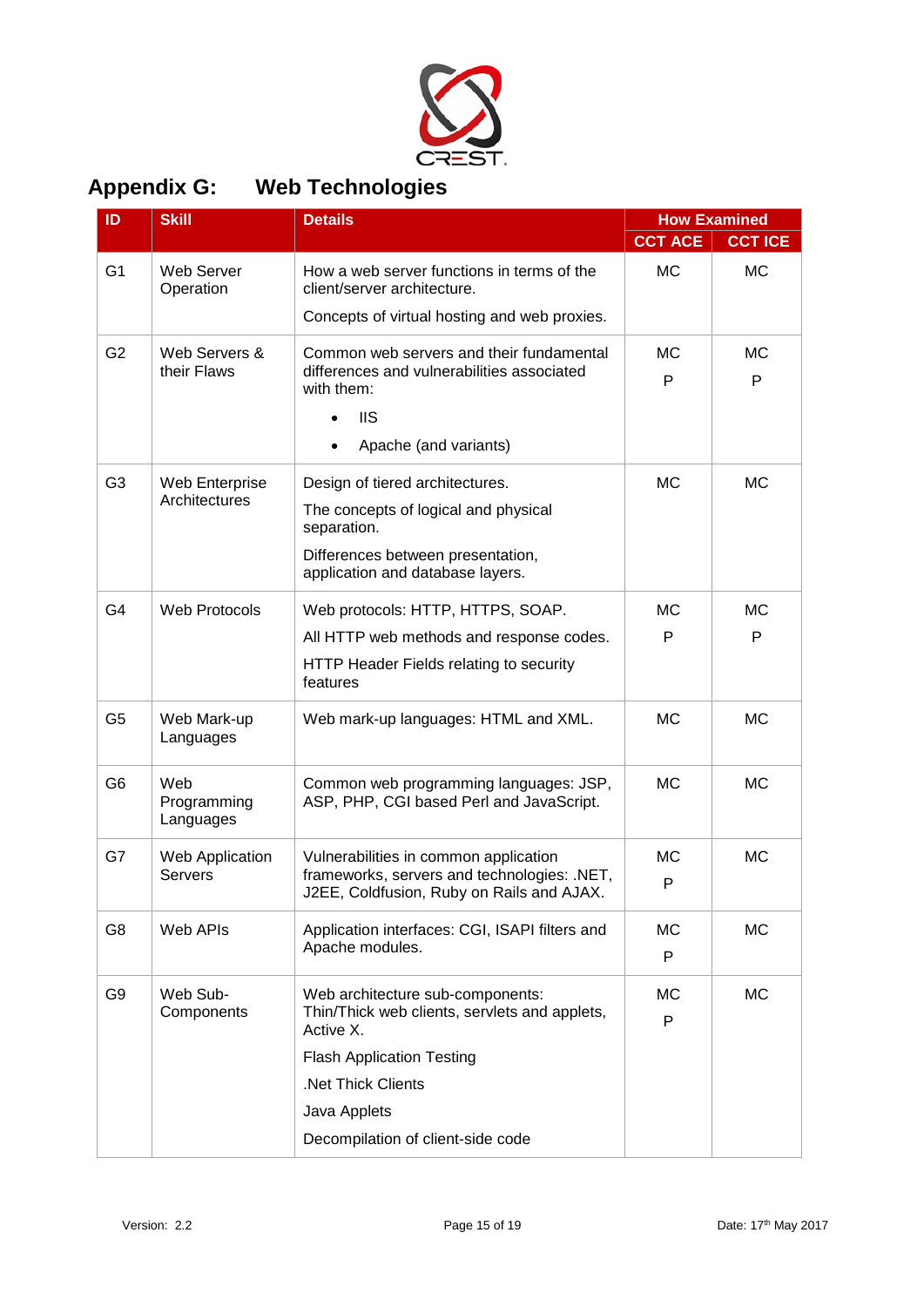

### <span id="page-15-0"></span>**Appendix H: Web Testing Methodologies**

| ID             | <b>Skill</b>                                 | <b>Details</b>                                                                                                                |                | <b>How Examined</b> |
|----------------|----------------------------------------------|-------------------------------------------------------------------------------------------------------------------------------|----------------|---------------------|
|                |                                              |                                                                                                                               | <b>CCT ACE</b> | <b>CCT ICE</b>      |
| H1             | Web Application<br>Reconnaissance            | Benefits of performing application<br>reconnaissance.                                                                         | <b>MC</b>      | <b>MC</b>           |
|                |                                              | Discovering the structure of web applications.                                                                                |                |                     |
|                |                                              | Methods to identify the use of application<br>components defined in G1 to G9.                                                 |                |                     |
| H <sub>2</sub> | <b>Threat Modelling</b><br>and Attack        | Simple threat modelling based on customer<br>perception of risk.                                                              | <b>MC</b>      | <b>MC</b>           |
|                | Vectors                                      | Relate functionality offered by the application<br>to potential attack vectors.                                               |                |                     |
| H <sub>3</sub> | Information<br>Gathering from<br>Web Mark-up | Examples of the type of information available<br>in web page source that may prove useful to<br>an attacker:                  | <b>MC</b><br>P | МC                  |
|                |                                              | <b>Hidden Form Fields</b><br>$\bullet$                                                                                        |                |                     |
|                |                                              | <b>Database Connection Strings</b>                                                                                            |                |                     |
|                |                                              | Credentials                                                                                                                   |                |                     |
|                |                                              | <b>Developer Comments</b>                                                                                                     |                |                     |
|                |                                              | Other included files                                                                                                          |                |                     |
|                |                                              | Authenticated-only URLs                                                                                                       |                |                     |
| H <sub>4</sub> | Authentication                               | Common pitfalls associated with the design                                                                                    | <b>MC</b>      | <b>MC</b>           |
|                | Mechanisms                                   | and implementation of application<br>authentication mechanisms.                                                               | P              |                     |
| H <sub>5</sub> | Authorisation                                | Common pitfalls associated with the design                                                                                    | МC             | МC                  |
|                | <b>Mechanisms</b>                            | and implementation of application<br>authorisation mechanisms.                                                                | P              |                     |
| H <sub>6</sub> | Input Validation                             | The importance of input validation as part of<br>a defensive coding strategy.                                                 | МC<br>P        | МC                  |
|                |                                              | How input validation can be implemented and<br>the differences between white listing, black<br>listing and data sanitisation. |                |                     |
| H7             | Application<br>Fuzzing                       | Fuzzing and its relevance within web-app<br>penetration testing.                                                              | МC<br>P        | <b>MC</b>           |
|                |                                              | The use of fuzz strings and their potential<br>effects.                                                                       |                |                     |
|                |                                              | Potential dangers of fuzzing web<br>applications.                                                                             |                |                     |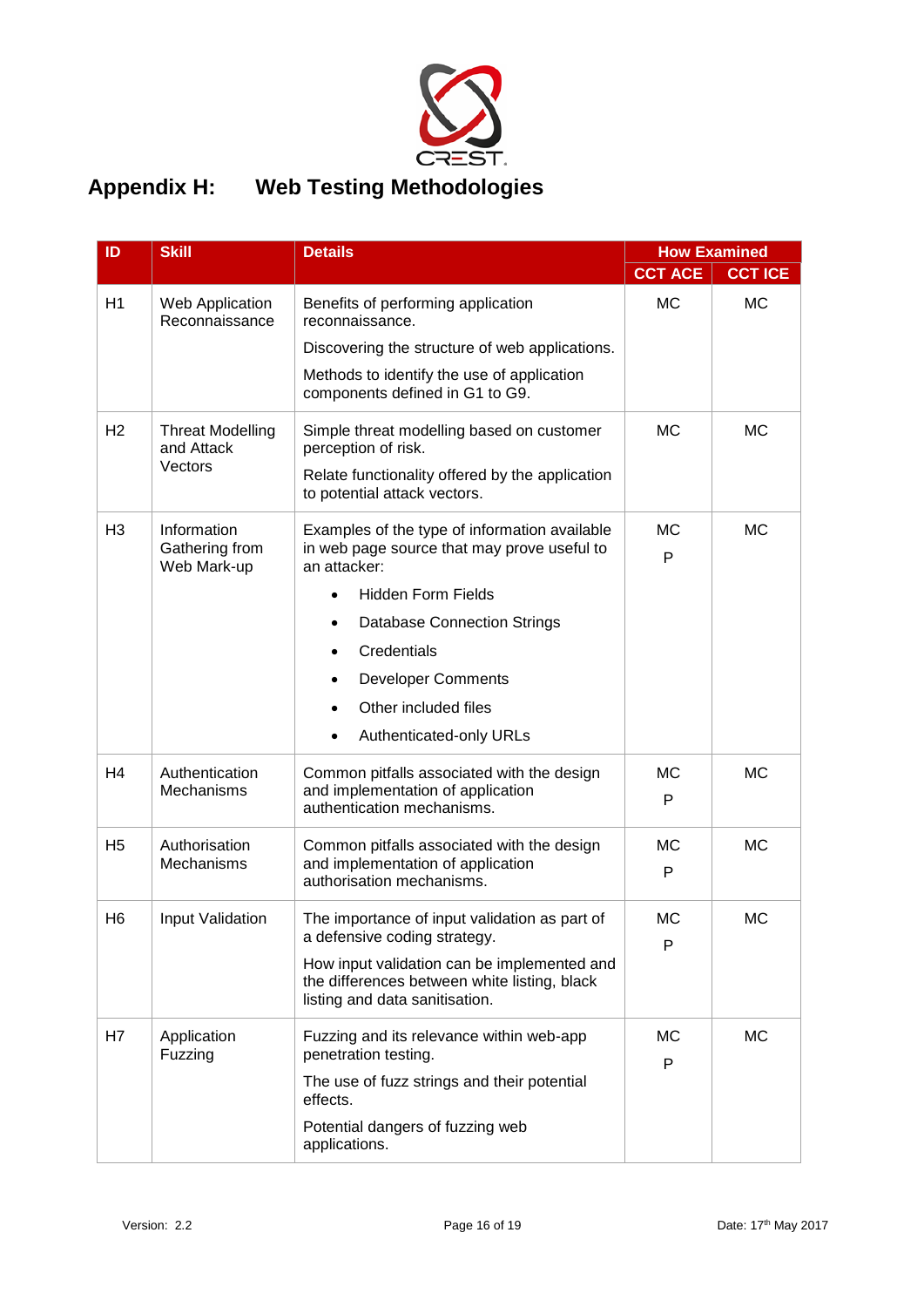

| ID              | <b>Skill</b>                                          | <b>Details</b>                                                                                                                                                                                                                                                                                                               |                | <b>How Examined</b> |
|-----------------|-------------------------------------------------------|------------------------------------------------------------------------------------------------------------------------------------------------------------------------------------------------------------------------------------------------------------------------------------------------------------------------------|----------------|---------------------|
|                 |                                                       |                                                                                                                                                                                                                                                                                                                              | <b>CCT ACE</b> | <b>CCT ICE</b>      |
| H8              | Information<br>Disclosure in<br><b>Error Messages</b> | How error messages may indicate or disclose<br>useful information.                                                                                                                                                                                                                                                           | МC             | МC                  |
| H9              | Use of Cross Site<br><b>Scripting Attacks</b>         | Potential implications of a cross site scripting<br>vulnerability.<br>Ways in which the technique can be used to<br>benefit an attacker.                                                                                                                                                                                     | МC<br>P        | МC                  |
| H <sub>10</sub> | Use of Injection<br><b>Attacks</b>                    | Potential implications of injection<br>vulnerabilities:<br>• SQL injection<br>• LDAP injection<br>Code injection<br>• XML injection<br>Ways in which these techniques can be used<br>to benefit an attacker.                                                                                                                 | МC<br>P        | МC                  |
| H <sub>11</sub> | <b>Session Handling</b>                               | Common pitfalls associated with the design<br>and implementation of session handling<br>mechanisms.                                                                                                                                                                                                                          | МC<br>P        | <b>MC</b>           |
| H <sub>12</sub> | Encryption                                            | Common techniques used for encrypting data<br>in transit and data at rest, either on the client<br>or server side.<br>Identification and exploitation of Encoded<br>values (e.g. Base64) and Identification and<br>exploitation of Cryptographic values (e.g.<br>MD5 hashes)<br>Identification of common SSL vulnerabilities | <b>MC</b><br>P | <b>MC</b>           |
| H <sub>13</sub> | Source Code<br>Review                                 | Common techniques for identifying and<br>reviewing deficiencies in the areas of<br>security.                                                                                                                                                                                                                                 | МC<br>P        | <b>MC</b>           |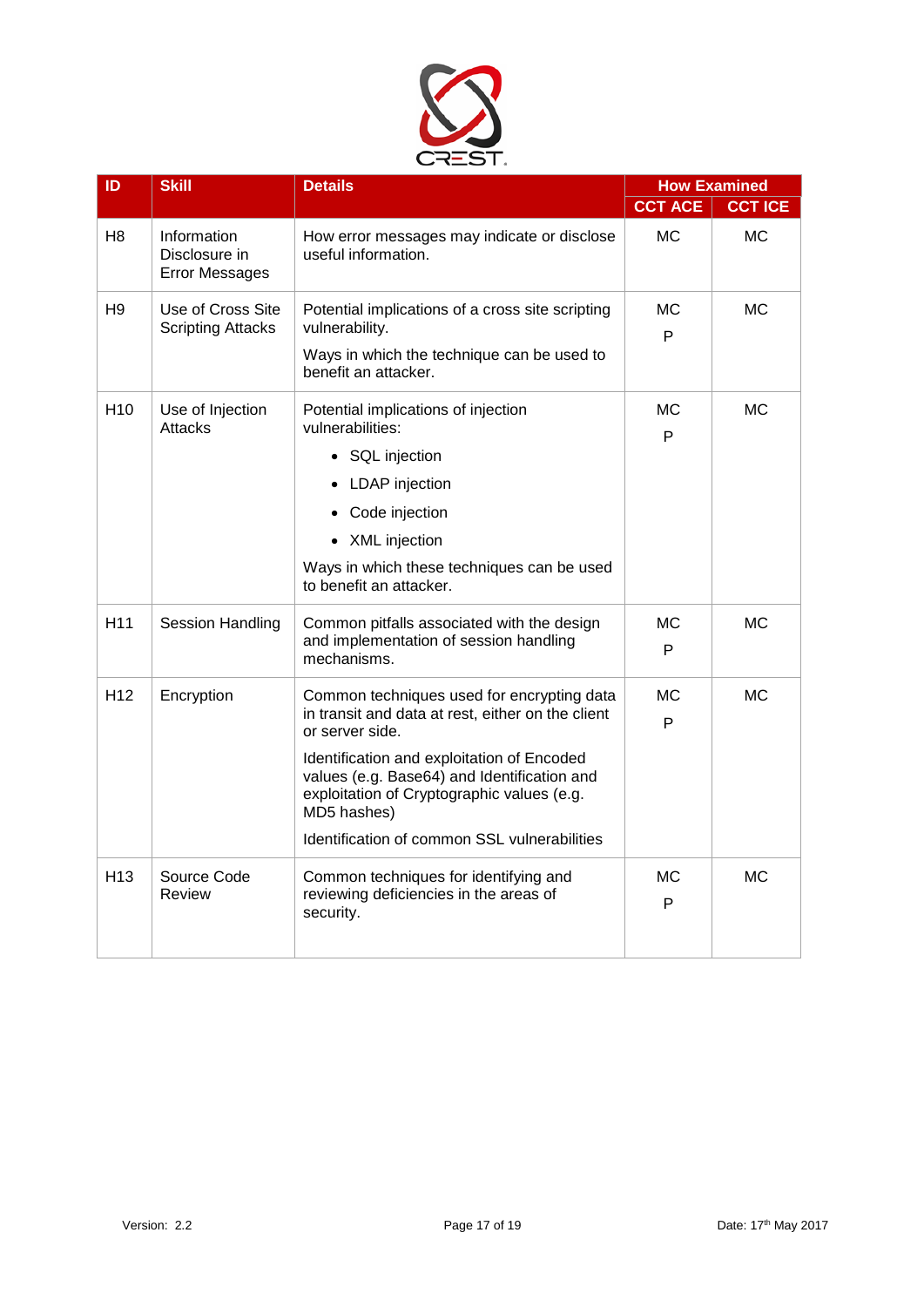

# <span id="page-17-0"></span>**Appendix I: Web Testing Techniques**

| ID            | <b>Skill</b>                              | <b>Details</b>                                                                                                                                                                                                                                                                                                       |                | <b>How Examined</b> |
|---------------|-------------------------------------------|----------------------------------------------------------------------------------------------------------------------------------------------------------------------------------------------------------------------------------------------------------------------------------------------------------------------|----------------|---------------------|
|               |                                           |                                                                                                                                                                                                                                                                                                                      | <b>CCT ACE</b> | <b>CCT ICE</b>      |
| $\vert$ 1     | Web Site<br><b>Structure</b><br>Discovery | Spidering tools and their relevance in a web<br>application test for discovering linked content.<br>Forced browsing techniques to discover default<br>or unlinked content.<br>•Identification of functionality within client-side<br>code                                                                            | P              | <b>MC</b>           |
| 2             | <b>Cross Site</b><br>Scripting<br>Attacks | Arbitrary JavaScript execution.<br>Using Cross Site Scripting techniques to obtain<br>sensitive information from other users.<br>Phishing techniques.                                                                                                                                                                | P              | <b>MC</b>           |
| 13            | <b>SQL</b> Injection                      | Determine the existence of an SQL injection<br>condition in a web application.<br>Determine the existence of a blind SQL injection<br>condition in a web application.<br>Exploit SQL injection to enumerate the database<br>and its structure.<br>Exploit SQL injection to execute commands on<br>the target server. | P              | <b>MC</b>           |
| $\mathsf{I}4$ | Session ID<br>Attacks                     | Investigate session handling within a web<br>application.<br>Harvest and analyse a number of session<br>identifiers for weaknesses.                                                                                                                                                                                  | P              | <b>MC</b>           |
| 15            | Fuzzing                                   | The concept of fuzzing within a web application<br>testing methodology.<br>Common fuzzing tools.                                                                                                                                                                                                                     | P              | <b>MC</b>           |
| 16            | Parameter<br>Manipulation                 | Parameter manipulation techniques, particularly<br>the use of client side proxies.                                                                                                                                                                                                                                   | P              | МC                  |
| 17            | Data<br>Confidentiality &<br>Integrity    | Identifying weak (or missing) encryption.<br>Identifying insecure SSL configurations.<br>Identify insecure use of encoding techniques                                                                                                                                                                                | P              | <b>MC</b>           |
| 18            | Directory<br>Traversal                    | Identifying directory traversal vulnerabilities<br>within applications.                                                                                                                                                                                                                                              | P              | <b>MC</b>           |
| 19            | File Uploads                              | Identifying common vulnerabilities with file<br>upload capabilities within applications.                                                                                                                                                                                                                             | P              | <b>MC</b>           |